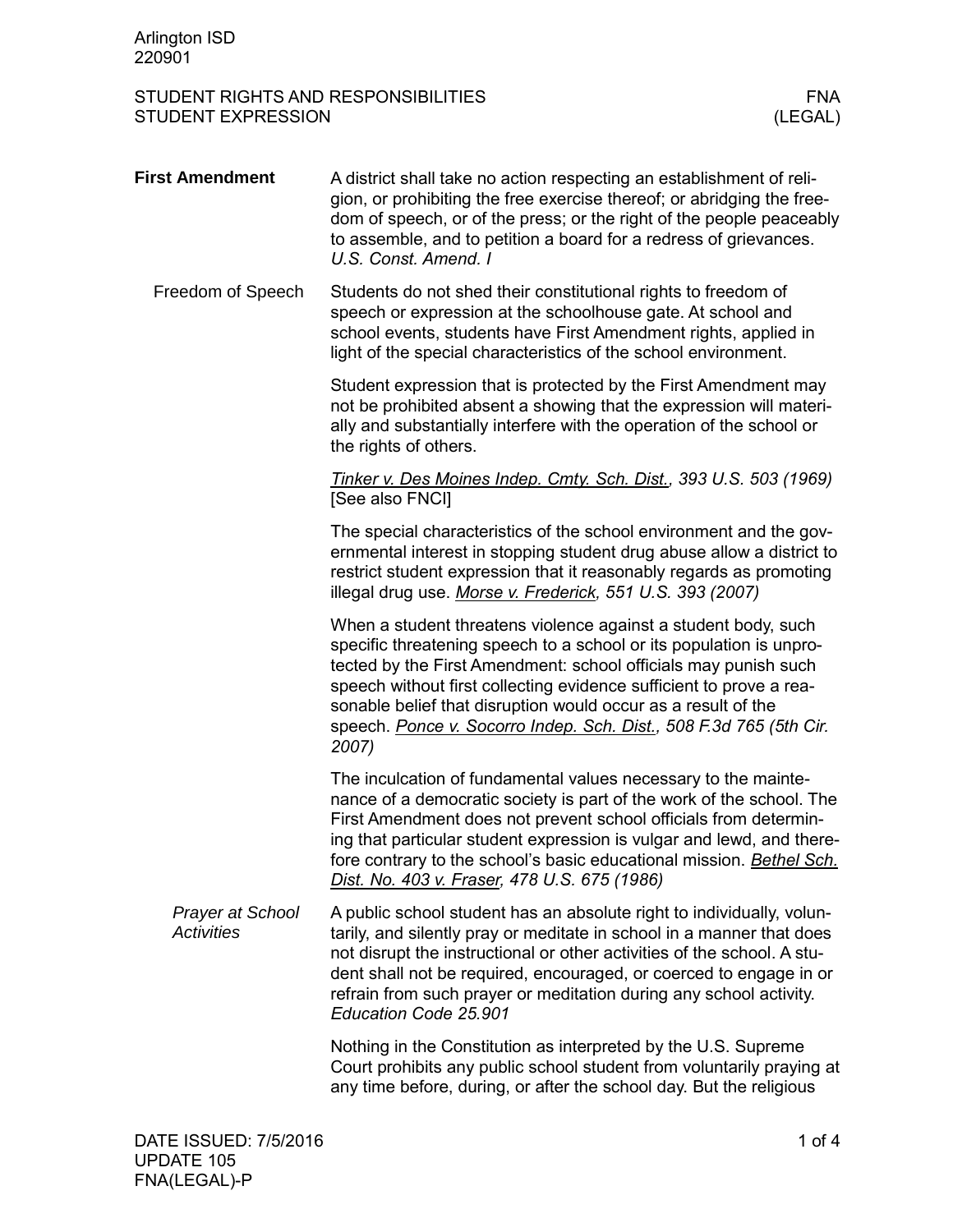|                                                     | liberty protected by the Constitution is abridged when a district af-<br>firmatively sponsors the particular religious practice of prayer.                                                                                                                                                                                                                                                                                                                                                                                                                          |  |
|-----------------------------------------------------|---------------------------------------------------------------------------------------------------------------------------------------------------------------------------------------------------------------------------------------------------------------------------------------------------------------------------------------------------------------------------------------------------------------------------------------------------------------------------------------------------------------------------------------------------------------------|--|
|                                                     | A district shall not adopt a policy that establishes an improper ma-<br>joritarian election on religion and has the purpose and creates the<br>perception of encouraging the delivery of prayer at a series of im-<br>portant school events.                                                                                                                                                                                                                                                                                                                        |  |
|                                                     | Santa Fe Indep. Sch. Dist. v. Doe, 530 U.S. 290 (2000) (address-<br>ing school-sponsored, student-led prayer delivered over the public<br>address system at high school football games) [For invocations<br>and benedictions at commencement, see FMH]                                                                                                                                                                                                                                                                                                              |  |
| <b>Federal Funds</b>                                | As a condition of receiving federal funds under the Elementary and<br>Secondary Education Act (ESEA), a district shall certify in writing to<br>TEA that no policy of the district prevents, or otherwise denies par-<br>ticipation in, constitutionally protected prayer in public schools, as<br>detailed in the guidance from the United States secretary of educa-<br>tion regarding constitutionally protected prayer. The certification<br>shall be provided by October 1 of each year.                                                                       |  |
|                                                     | By November 1 of each year, TEA shall report to the secretary a list<br>of districts that have not filed the certification or against which com-<br>plaints have been made to TEA that the district is not in compliance<br>with this section. The secretary may issue and secure compliance<br>with rules or orders with respect to a district that fails to certify, or is<br>found to have certified in bad faith, that no policy of the district pre-<br>vents, or otherwise denies participation in, constitutionally pro-<br>tected prayer in public schools. |  |
|                                                     | 20 U.S.C. 7904                                                                                                                                                                                                                                                                                                                                                                                                                                                                                                                                                      |  |
| <b>Expression of</b><br><b>Religious Viewpoints</b> | A district shall treat a student's voluntary expression of a religious<br>viewpoint, if any, on an otherwise permissible subject in the same<br>manner the district treats a student's voluntary expression of a sec-<br>ular or other viewpoint on an otherwise permissible subject and<br>may not discriminate against the student based on a religious view-<br>point expressed by the student on an otherwise permissible sub-<br>ject. Education Code 25.151                                                                                                   |  |
| Policies                                            | A district shall adopt and implement a local policy regarding a lim-<br>ited public forum and voluntary student expression of religious<br>viewpoints. If a district voluntarily adopts and follows the model pol-<br>icy governing voluntary religious expression in public schools at<br>Education Code 25.156, the district is in compliance with the provi-<br>sions of Education Code Chapter 25, Subchapter E covered by the<br>model policy.                                                                                                                 |  |
|                                                     | A district shall adopt a policy that includes the establishment of a<br>limited public forum for student speakers at all school events at                                                                                                                                                                                                                                                                                                                                                                                                                           |  |
| DATE ISSUED: 7/5/2016<br>IIDNATE 405                | $2$ of 4                                                                                                                                                                                                                                                                                                                                                                                                                                                                                                                                                            |  |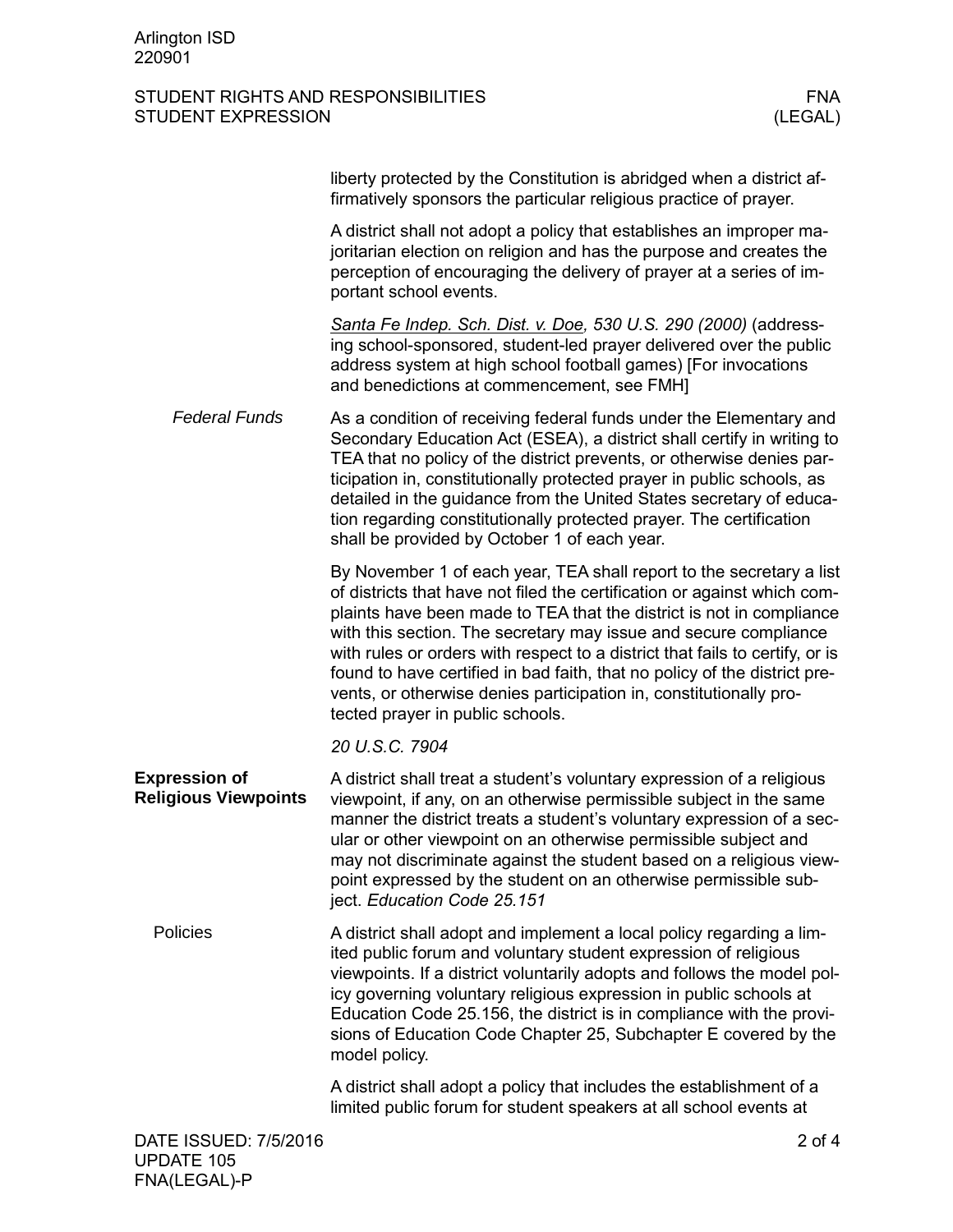|                                        | which a student is to publicly speak. The policy regarding the lim-<br>ited public forum must also require a district to:                                                                                                                                                                                                                                                                                                                                                                                                        |                                                                                                                                                                                  |  |  |  |
|----------------------------------------|----------------------------------------------------------------------------------------------------------------------------------------------------------------------------------------------------------------------------------------------------------------------------------------------------------------------------------------------------------------------------------------------------------------------------------------------------------------------------------------------------------------------------------|----------------------------------------------------------------------------------------------------------------------------------------------------------------------------------|--|--|--|
|                                        | 1.                                                                                                                                                                                                                                                                                                                                                                                                                                                                                                                               | Provide the forum in a manner that does not discriminate<br>against a student's voluntary expression of a religious view-<br>point, if any, on an otherwise permissible subject; |  |  |  |
|                                        | 2.                                                                                                                                                                                                                                                                                                                                                                                                                                                                                                                               | Provide a method, based on neutral criteria, for the selection<br>of student speakers at school events and graduation ceremo-<br>nies;                                           |  |  |  |
|                                        | 3.                                                                                                                                                                                                                                                                                                                                                                                                                                                                                                                               | Ensure that a student speaker does not engage in obscene,<br>vulgar, offensively lewd, or indecent speech; and                                                                   |  |  |  |
|                                        | 4.                                                                                                                                                                                                                                                                                                                                                                                                                                                                                                                               | State, in writing, orally, or both, that the student's speech<br>does not reflect the endorsement, sponsorship, position, or<br>expression of the district.                      |  |  |  |
|                                        | Student expression on an otherwise permissible subject may not<br>be excluded from the limited public forum because the subject is<br>expressed from a religious viewpoint.                                                                                                                                                                                                                                                                                                                                                      |                                                                                                                                                                                  |  |  |  |
| <b>Disclaimer</b>                      | The disclaimer required by item 4, above, must be provided at all<br>graduation ceremonies. A district must continue to provide the dis-<br>claimer at any other event in which a student speaks publicly for as<br>long as a need exists to dispel confusion over the district's non-<br>sponsorship of the student's speech.                                                                                                                                                                                                   |                                                                                                                                                                                  |  |  |  |
|                                        |                                                                                                                                                                                                                                                                                                                                                                                                                                                                                                                                  | Education Code 25.152, .155                                                                                                                                                      |  |  |  |
| <b>Class Assignments</b>               | Students may express their beliefs about religion in homework, art-<br>work, and other written and oral assignments free from discrimina-<br>tion based on the religious content of their submissions. Homework<br>and classroom assignments must be judged by ordinary academic<br>standards of substance and relevance and against other legitimate<br>pedagogical concerns identified by a district. Students may not be<br>penalized or rewarded on account of the religious content of their<br>work. Education Code 25.153 |                                                                                                                                                                                  |  |  |  |
|                                        |                                                                                                                                                                                                                                                                                                                                                                                                                                                                                                                                  | [For information on the study of religion, see EMI. For information<br>on student religious groups and activities, see FNAB.]                                                    |  |  |  |
| <b>Patriotic</b><br><b>Observances</b> | A district may officially encourage students to express love for the<br>United States by reciting historical documents or singing official an-<br>thems that contain religious references; such patriotic or ceremo-<br>nial occasions do not constitute a school-sponsored religious exer-<br>cise. <i>Engel v. Vitale</i> , 370 U.S. 421 (1962)                                                                                                                                                                                |                                                                                                                                                                                  |  |  |  |
|                                        |                                                                                                                                                                                                                                                                                                                                                                                                                                                                                                                                  | A district shall not, however, compel students to participate in patri-<br>otic observances. West Virginia State Bd. of Educ. v. Barnette, 319                                   |  |  |  |